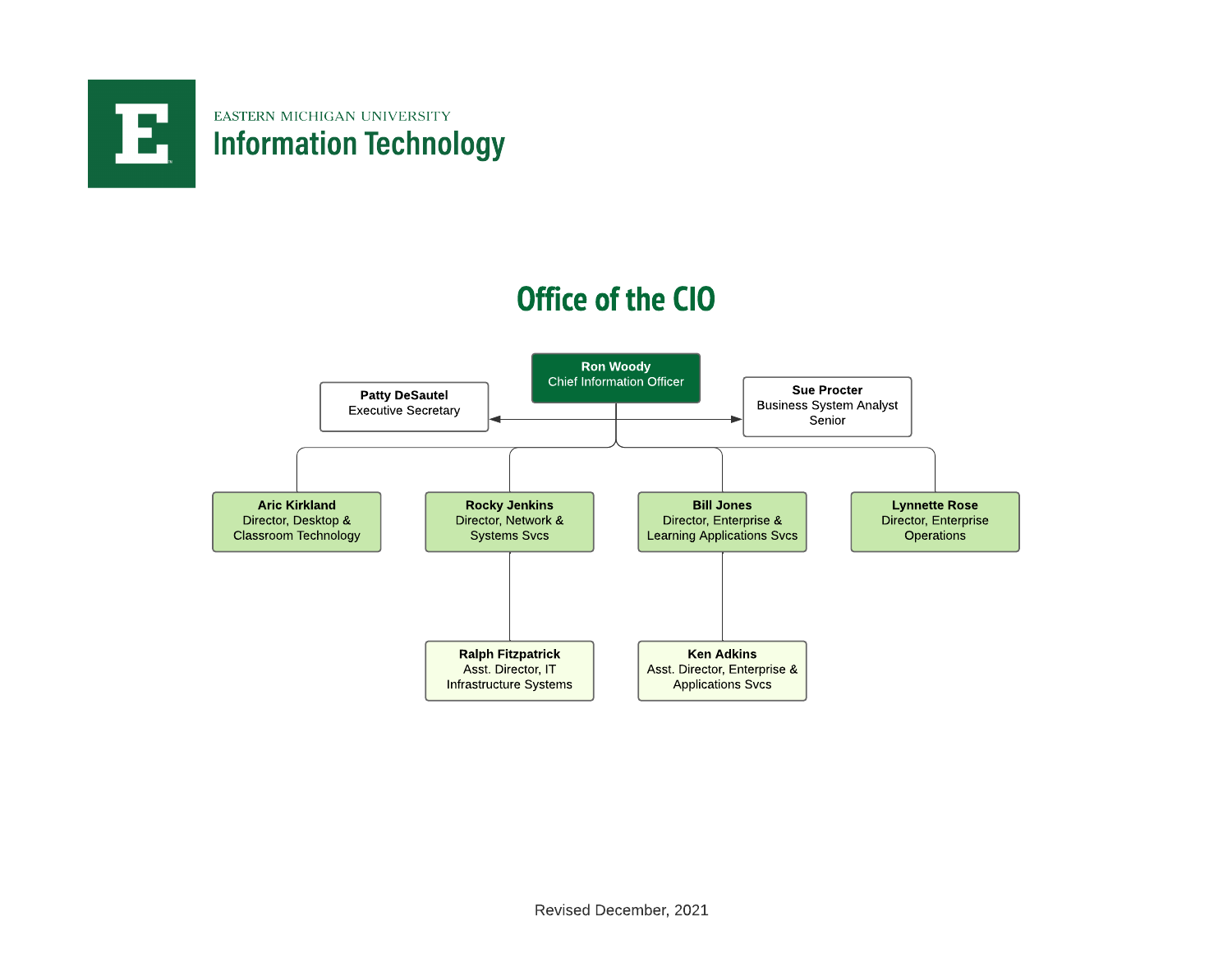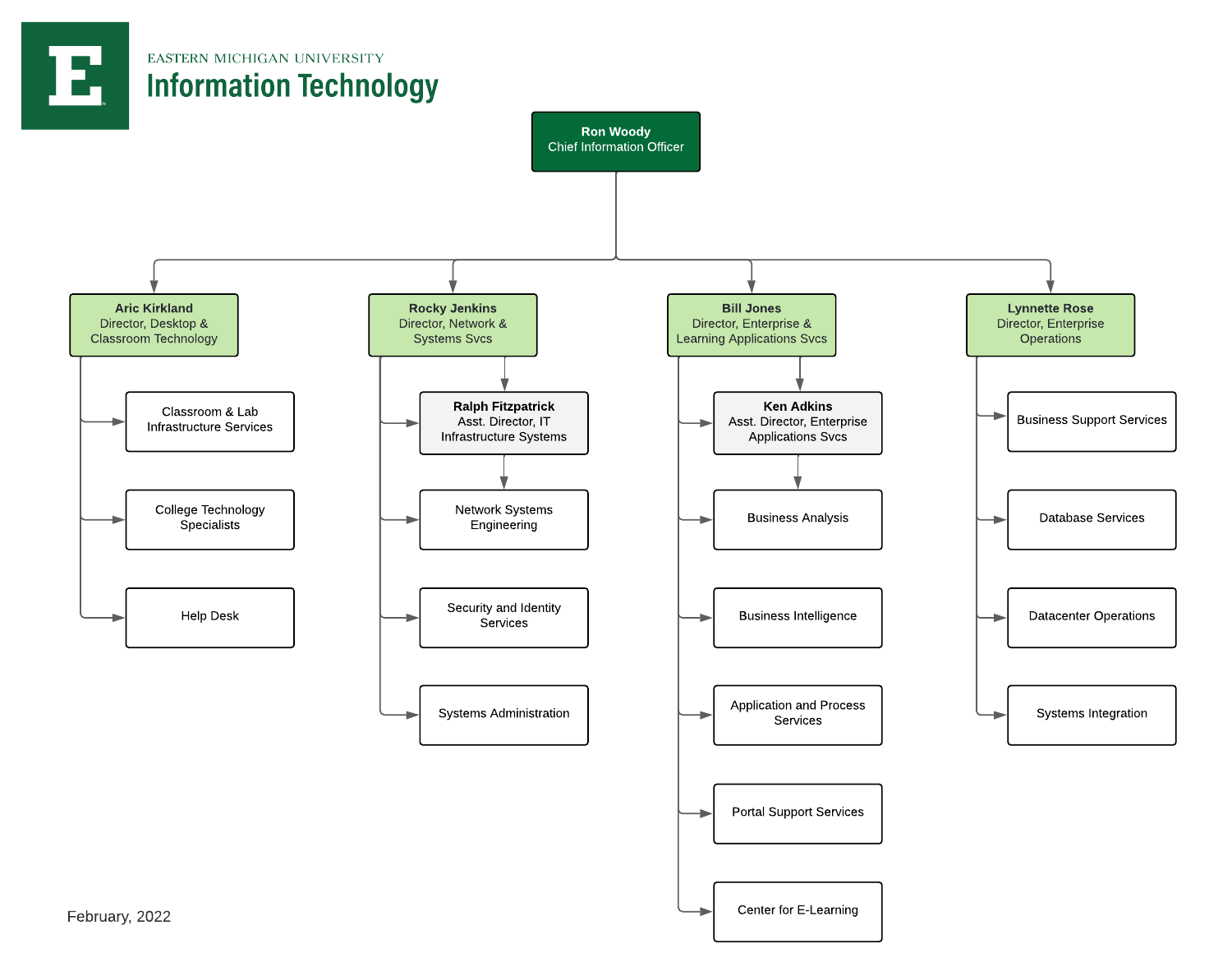# Desktop and Classroom Technology

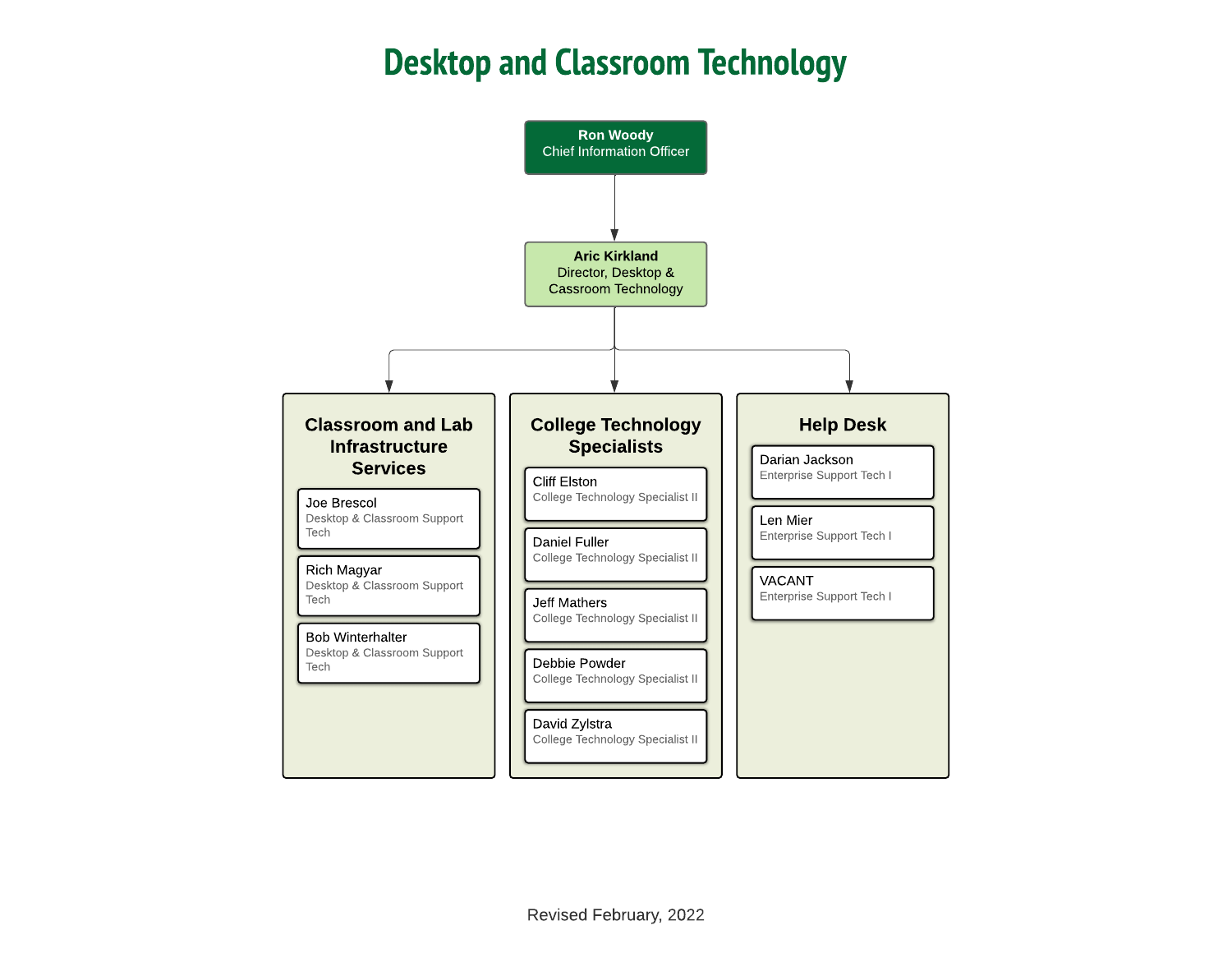#### **Network and Systems Services**

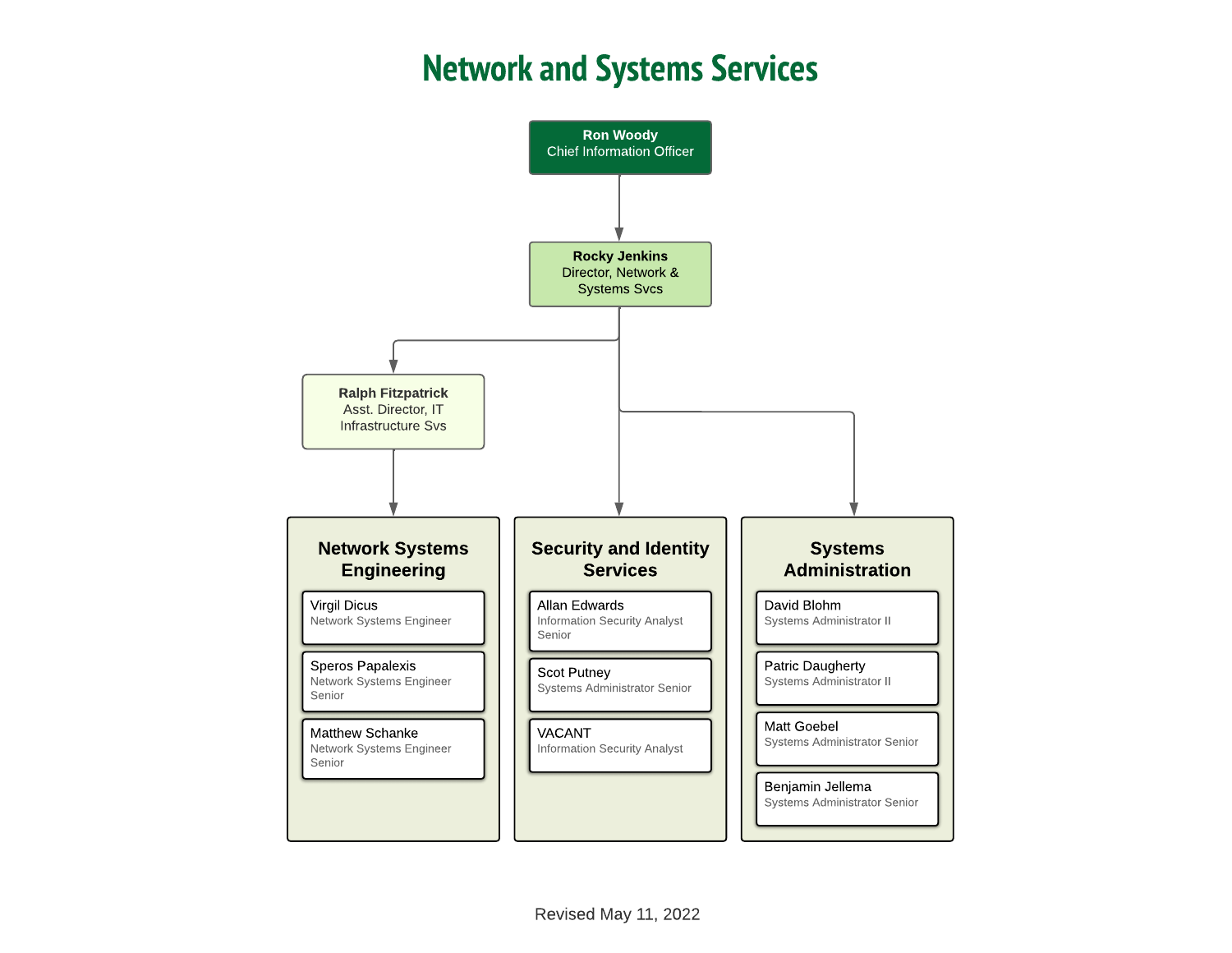# **Enterprise and Learning Applications Services**